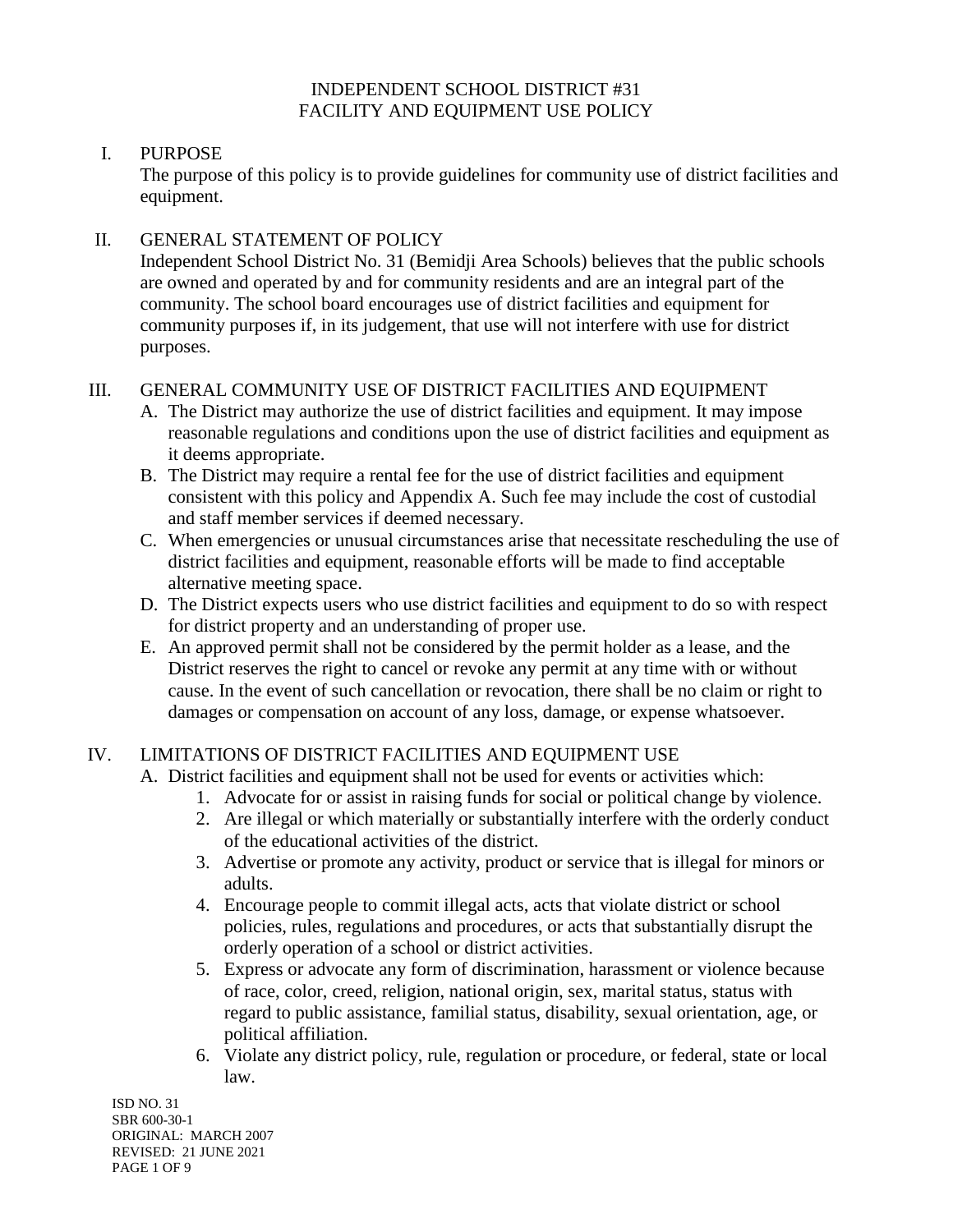- 7. Are in conflict with a district program or contrary to the basic educational mission of the district.
- 8. Jeopardize the safety, security, or supervision of individuals or district facilities or equipment.
- 9. May be detrimental to the best interests of the District.
- 10. Might result in any undue damage or wear, or is not consistent with the use for which the facilities and equipment were designed.
- 11. Advocate drug or alcohol use, abuse, sex or conduct that is otherwise inconsistent with the shared values of a civilized social order.
- 12. Present a danger or potential for harm to a degree not appropriate for a district facility.
- B. Requests may be denied, approval for events and activities may be revoked and prepaid fees/deposits forfeited for:
	- 1. Repeated or material violation of district policy, rules, regulations or procedures, or violation of federal, state or local laws.
	- 2. Repeated short notification of cancellations or no-shows.
	- 3. Failure to pay rental fees.
	- 4. Inadequate group supervision as determined by the authorized personnel or Facility Scheduler.
	- 5. Misuse of equipment or facilities or damage to district property.
	- 6. Group conduct of an inappropriate or unacceptable nature as determined by the authorized personnel or Facility Scheduler.
	- 7. Lack of availability of district facilities, equipment or district employees to be present at the event or activity.
	- 8. Potentially harmful or dangerous actions by the program or its participants that are not of a moral standard equivalent to that generally accepted in the community.
	- 9. Other reasons as stated in this policy.
- C. District facilities and equipment use shall not be allowed during the regularly scheduled school day by community groups or organizations, unless specifically authorized by the Superintendent.
- D. Facility use will not be scheduled between the hours of 11:00 p.m. and 6:30 a.m. The pool will not be scheduled for use after 9:00 p.m. Any exceptions must be approved by the Superintendent.
- E. All district facilities will be closed on the following district-recognized holidays: Memorial Day, Fourth of July (Independence Day), Labor Day, Thanksgiving Day, Christmas Eve Day, Christmas Day, New Year's Eve Day and New Year's Day.
- F. District facilities will not be used for the following private events: parties, dances, weddings, receptions, funerals or memorials. Exceptions to this policy will be reviewed on an individual basis by the Superintendent.
- G. When a snow day, or other weather-related emergency, or event beyond reasonable district control closes part of or the entire school district, district facilities and equipment use shall be cancelled for the duration of the closure or until the Superintendent authorizes commencement of such use in the sole discretion of the District.
- H. At no time while a district facility is being used for public programs may any exit be blocked or locked by the permit holder.

ISD NO. 31 SBR 600-30-1 ORIGINAL: MARCH 2007 REVISED: 21 JUNE 2021 PAGE 2 OF 9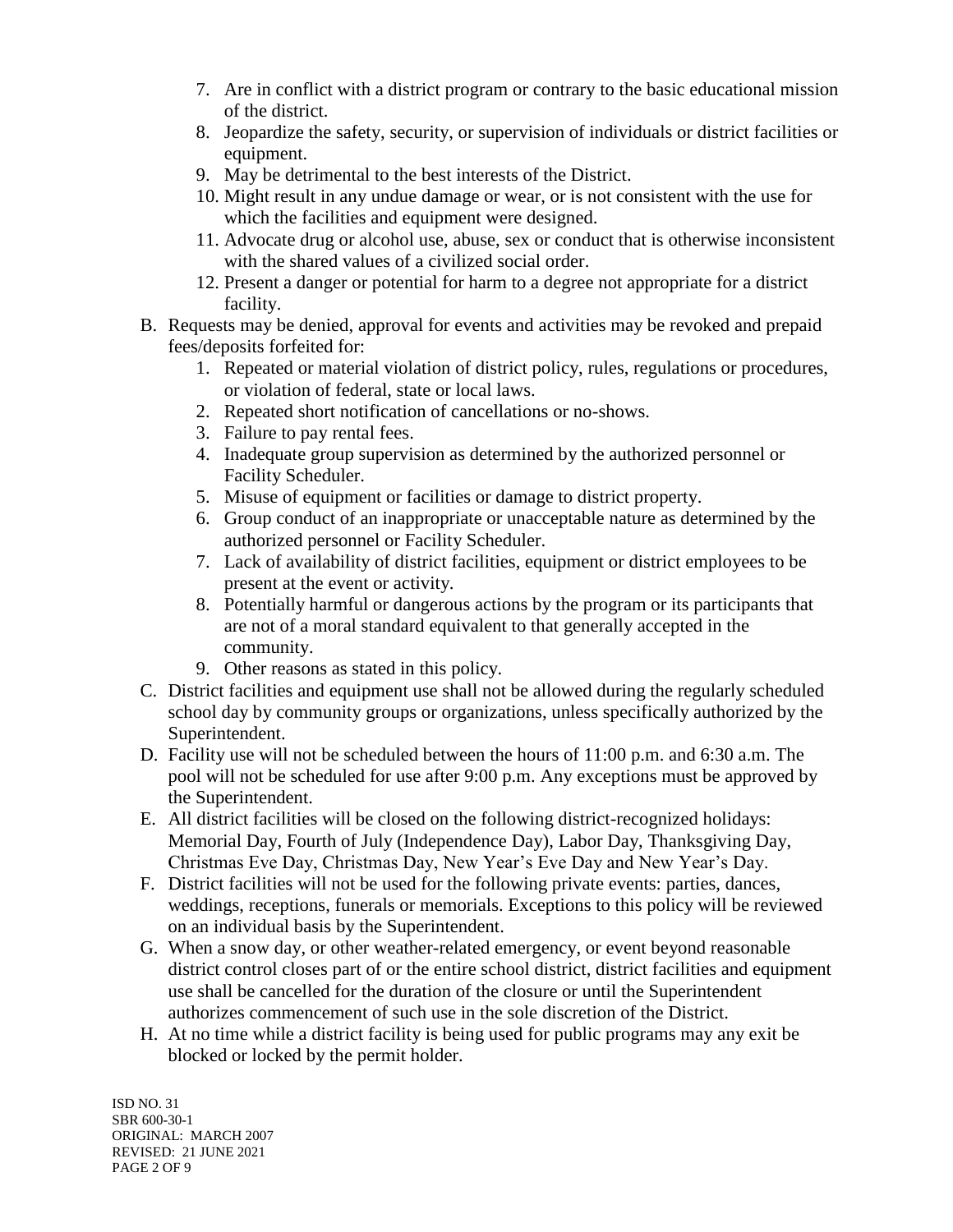- V. GENERAL REGULATIONS FOR DISTRICT FACILITIES AND EQUIPMENT USE The following rules must be observed in the use of district facilities and equipment and the permit holder will be held responsible for compliance.
	- A. SAFETY: All applicable fire and safety laws/regulations and district policies and procedures governing the use of district property must be observed at all times.
	- B. AGE REQUIREMENT: An applicant must be 18 years of age or older to apply for the use of any district facility.
	- C. TOBACCO, ALCOHOL AND ILLEGAL SUBSTANCES: Tobacco products, e-cigarettes, vape pens, other vaping devices and paraphernalia, illegal substances and alcoholic beverages are prohibited in and on all district buildings and grounds.
	- D. WEAPONS: No weapons of any kind are allowed on district property except as provided by Policy 900-30-1 School Weapons Policy. Facility use must be consistent with Policy 900-30-1.
	- E. LIABILTY: Application for district facility use shall constitute acceptance by the applicant of responsibilities and the willingness to comply with all rules and regulations regarding the use of district facilities and equipment as prescribed by the District. The applicant must exercise the utmost care in the use of district premises and agrees to protect, indemnify, and save harmless Independent School District No. 31 and its officers and employees from any and all claims, liabilities, damages, or rights of action directly or indirectly growing out of the use of the premises covered by the permit. This provision does not apply to groups who are covered under the district general liability insurance.
	- F. PERSONAL PROPERTY: The District shall not be held responsible for any damage or loss that may occur to non-district property brought in or onto district facilities.
	- G. PERSONAL INJURY: The District shall not be held responsible for any personal injury that may occur to users, participants and individuals in or on district facilities during the use of district facilities or equipment.
	- H. SNOW REMOVAL: The District may charge for snow removal services unless removal would have been performed in the course of normal district operations.
	- I. SUPERVISION: Custodians, cooks, technicians and other staff on duty will supervise the operation of the district building and shall not be required to supervise facility users or its activities. All scheduled events and activities must be under competent adult supervision. It is this adult's responsibility to maintain control of the behavior and location of the users, participants and individuals involved in the event or activity to ensure they remain in the area authorized by the District. Members of the activity will not be admitted until the group supervisor is present and the permit is presented to the custodian or designated district building supervisor on duty. Disorderly conduct is prohibited and punishable by ejection from the buildings and grounds.
	- J. DAMAGE: The permit holder will be responsible for its use of the district facilities and equipment as granted by the District and will accept responsibility for any behavior of users, participants and individuals, any damage to district facilities or equipment and for any custodial or staff member fees incurred. District facilities, facility areas and equipment used shall be left in an orderly condition and restored to the same condition as prior to use. In the event of damage to district property, the permit holder shall accept the responsibility for same and shall pay all appropriate repair or replacement costs.
	- K. TECHNOLOGY: Room rental fees do not include the use of technical equipment unless specifically permitted and may be limited to certain district facilities. The District may assess fees for technical equipment damage.

ISD NO. 31 SBR 600-30-1 ORIGINAL: MARCH 2007 REVISED: 21 JUNE 2021 PAGE 3 OF 9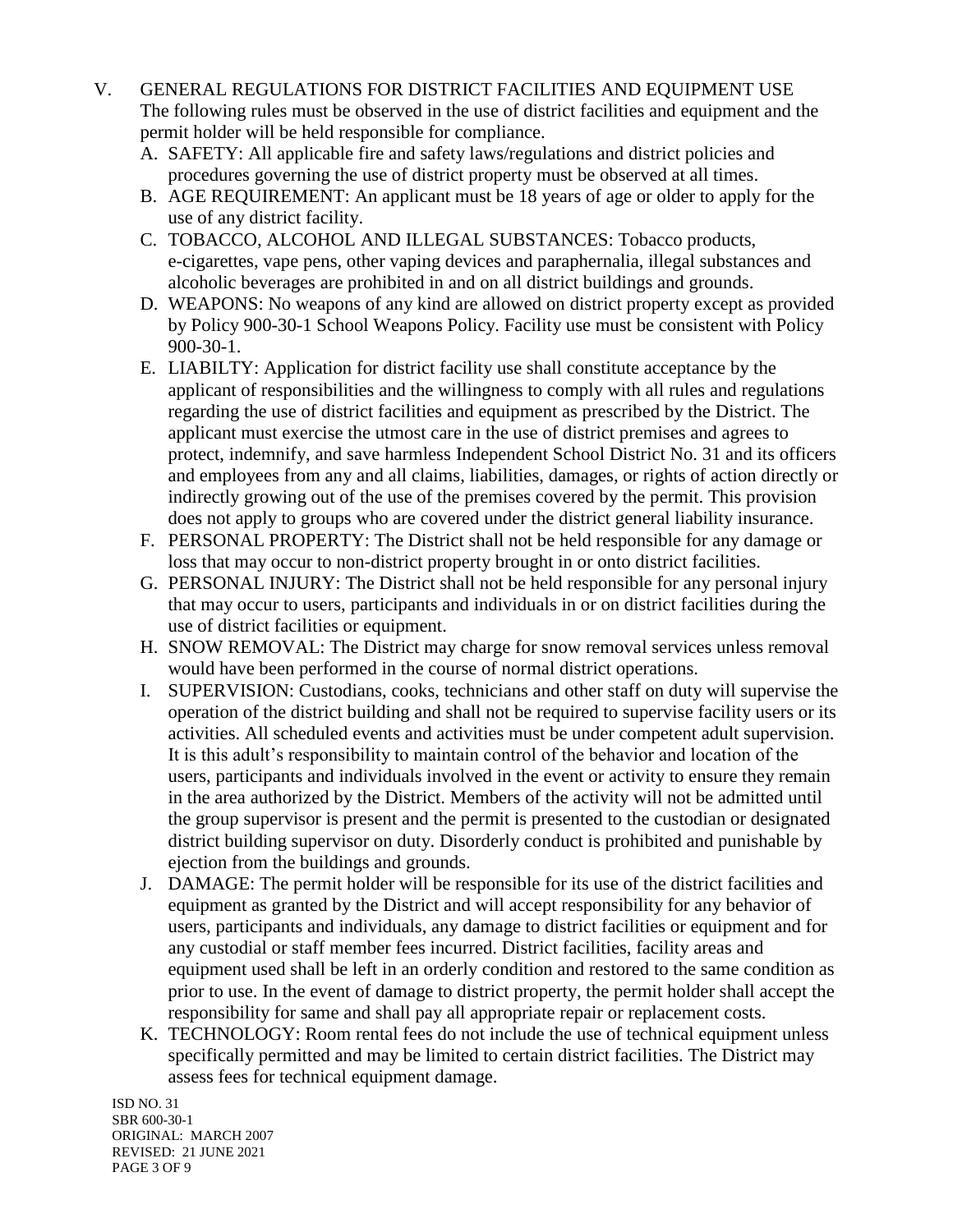- L. EQUIPMENT: Use of gymnasiums and other physical education or athletic facilities do not include the use of supplies and equipment unless specifically permitted by the building principal or activities office.
- M. FOOD AND BEVERAGES: District kitchen facilities and equipment may only be used by a district food service employee. Beverages and snacks may be served without using kitchen facilities in designated areas such as the commons or cafeteria if the user provides their own food and serving supplies. Food and beverages must not be transported outside the area designated on the permit. No food or drink is allowed in any of the carpeted areas or gymnasium without prior approval. Other restrictions may apply.
- N. ASSIGNMENT: Permit holders shall not transfer or sublet the permit to another organization.
- O. NO ENDORSEMENT IMPLIED: Authorization for use of district facilities shall not be considered as an endorsement of or approval of the activity, group, or organization nor the purposes they may represent.
- P. PUBLICITY: When any organization is granted use of a district facility, either free or for a rental fee, and when publicity of the meeting is disseminated by press, radio, leaflets, or other means, the organization or association must agree to, at all times, fully identify itself, the name of the person who is the official representative of that organization and contact information for that official representative in/on all such publicity.
- Q. OTHER: The Facility Scheduler or building principal is authorized to act in any case not covered by the rules and regulations or to make exception to the rules and regulations as deemed necessary.

#### VI. PROCEDURE

A. RENTAL REQUEST: All requests for use of Independent School District No. 31 facilities and equipment are reviewed and processed by the Facilities Scheduler. Requests are prioritized by tier and order in which they are received. District facility and equipment use may be available during non-instructional hours, non-school days, weekends, summer break or for extended hours with a completed Facility Request Form. Requests for use of district facilities and equipment will not be permitted on districtrecognized holidays.

All applications should be made through the Facility Request Form located on the district website: [www.bemidji.k12.mn.us.](http://www.bemidji.k12.mn.us/) Phone or email requests will not be accepted. A completed form must be received at least five days prior to the first requested date. Large events (over 100 people/day) may require more advanced notice. Requests received with less than the required minimum notice may be processed if possible.

Permits will be issued only for the dates, hours, areas, and equipment specified on the application and include only the nearest lavatories and drinking fountains. Requests must specify any district equipment (recreation, audio visual, tables, chairs, etc.), staff, as well as set up times and other special needs, including technology on the application. Unless specially authorized, equipment must be used in its assigned facility.

Approval/disapproval of the Facility Request Form will be provided through email notification.

ISD NO. 31 SBR 600-30-1 ORIGINAL: MARCH 2007 REVISED: 21 JUNE 2021 PAGE 4 OF 9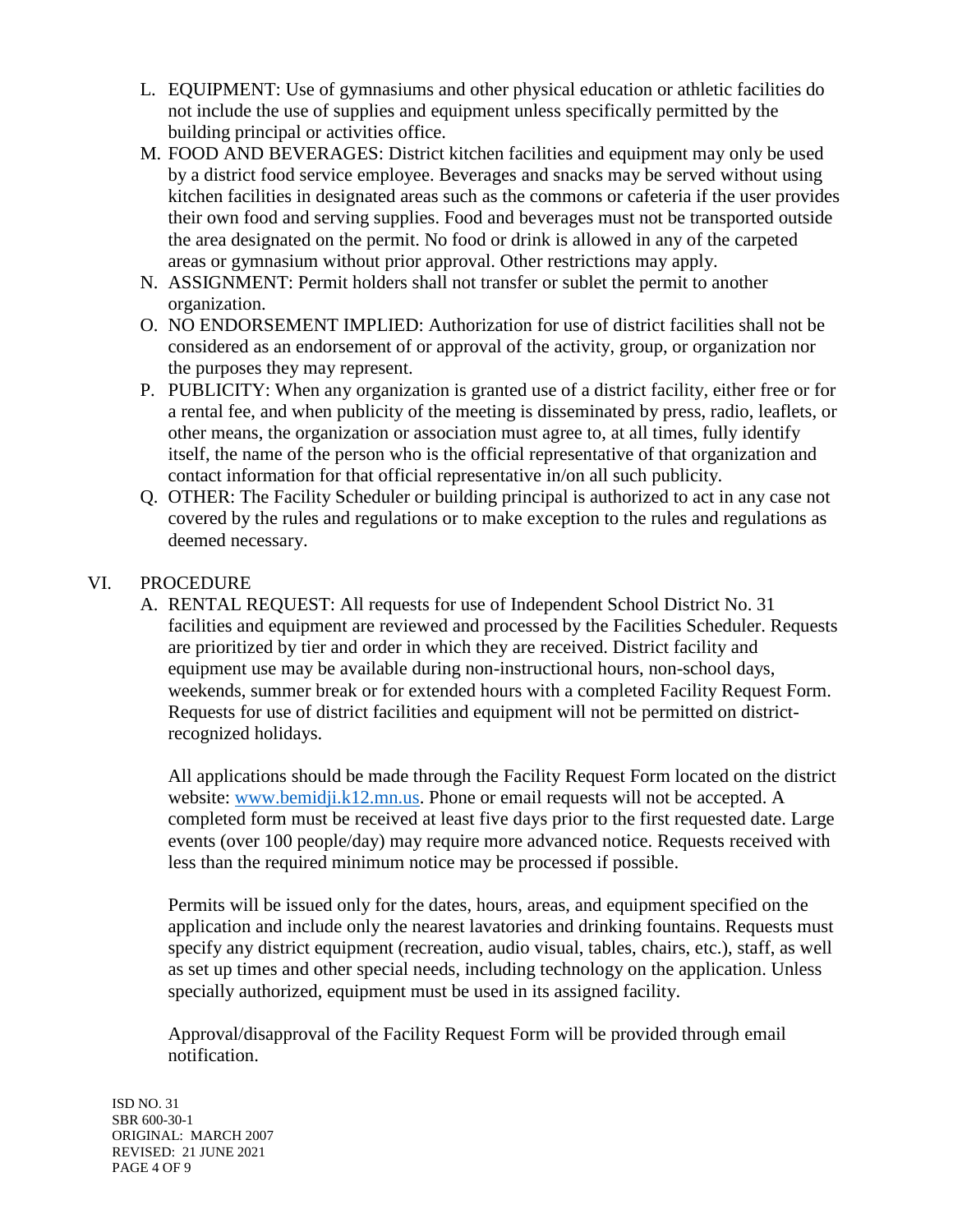- B. CERTIFICATE OF INSURANCE: The permit holder may be requested by the District to provide a certificate of liability and property damage insurance in the minimum amount of \$300,000 combined single limit coverage with the District named as additional insured.
- C. ESTIMATE OF FEES: Upon receipt of a completed Facilities Request Form, the Facility Scheduler will verify space availability and may provider the permit holder with an Estimate of Fees. This estimate will include any rental and personnel fees the event or activity is expected to incur. Additional fees for use of additional space or personnel may be incurred by the permit holder if the event or activity deviates from the terms stated on the Facility Request Form/Facility Use Agreement. Buildings must be vacated by the time indicated on the permit or additional charges may be assessed.
- D. INVOICE FOR FEES: The Facility Scheduler will compile the rental and personnel fees incurred along with any fees for damage to district facilities and equipment, custodial or staff member fees and any additional set-up and tear-down fees and invoice the permit holder. Payment shall be made to Independent School District No. 31 and is required within 30 days of receipt. Failure to remit payment for invoices may result in the revocation or denial of approval for future events and activities. Facility charges shall be made in accordance with Appendix A.
- E. CANCELLATION: The permit holder may cancel an event or activity without penalty provided notice is given to the Facility Scheduler at least 24 hours prior to the scheduled use. Failure to timely notify the Facility Scheduler of a cancellation may result in an invoice for expenses incurred in preparation for use of the facility.

## VII. PRIORITIZATION OF FACILITY AND EQUIPMENT USE

Bemidji School District programs have priority of facility use and the District reserves the right to pre-empt a building permit due to a conflict with a planned district program. Due to the contractual nature of some events, the Superintendent may guarantee a facility to a specific permit holder in advance.

District facility and equipment use shall not conflict with the requirements of the district's educational programs and shall be scheduled according to the following priorities.

- A. TIER ONE: All Bemidji School District events and activities. These activities and events will have precedence over all other groups. If a conflict arises, the building principal of the affected building will mediate the conflict. If mediation does not work, the building principal's determination will be final.
	- K-12 activities (instructional and co-curricular).
	- Activities Department activities (including Minnesota State High School League).
	- District meetings.
	- Community Education events and activities.
- B. TIER TWO: Bemidji School District sponsored events and activities and local taxexempt organizations within the boundaries of the Bemidji School District serving youth.
	- District/School affiliated organizations and activities for meetings (i.e. PTA/PTO groups, Booster clubs) designed and intended to promote or support parent/teacher/student interactions.
	- Non-school community youth groups (i.e. cub scouts, boy scouts, girl scouts).

ISD NO. 31 SBR 600-30-1 ORIGINAL: MARCH 2007 REVISED: 21 JUNE 2021 PAGE 5 OF 9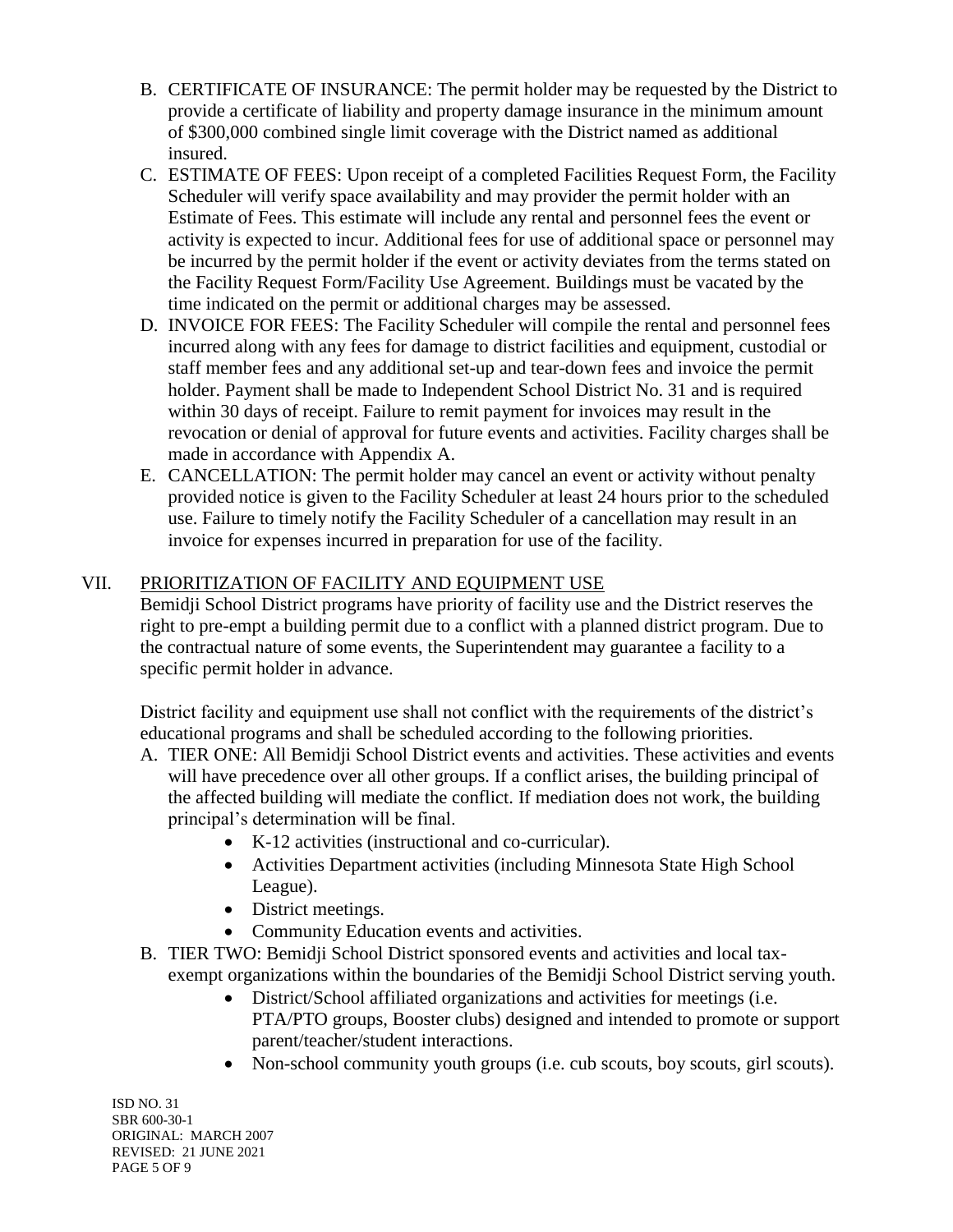- City of Bemidji Parks and Recreation.
- Local/State/National elections and caucuses.
- District/School affiliated sports association practices and events that do not charge admission or team entry fees.
- C. TIER THREE: Events and activities for local (minimum of 50% school district residents) tax-exempt organizations within the boundaries of the Bemidji School District serving adults and for-profit youth activities.
	- Non-profit adult community and athletic activities.
	- Meetings, classes or activities of non-profit community agencies and organizations and fundraising events sponsored by non-profit community groups and associations.
	- Any program or activity sponsored solely by a postsecondary college or university.
	- Meetings held by charitable groups, organized community services and citizens and civic groups (i.e. Jaycees, Rotary, Lions, VFW, American Legion, Chamber of Commerce).
	- Youth sports association tournaments and events that charge admission or team entry fees.
	- Religious organizations for worship or instruction.
- D. TIER FOUR: Events and activities for commercial businesses inside and outside the boundaries of the Bemidji School District, tax-exempt organizations outside the boundaries of the Bemidji School District serving youth and adults and any other appropriate use of school facilities and equipment.
	- For-profit, commercial and business organizations.
	- Non-district sanctioned events where a registration or admission fee is charged.
	- Individuals, private agencies, companies or vendors.
	- Any group that does not fall into Tier 1, 2 or 3.

## VIII. FACILITY AND EQUIPMENT USE FEES

District facility, equipment and personnel fees are described in Appendix A. All permit holders are responsible for payment of all personnel fees directly related to their use of district facilities and equipment. The following fees will be assessed to all users, regardless of tier.

- A. A district custodian or other qualified district staff member must be present at all times when district property is in use. If use takes place outside of the custodian/supervisor's regular schedule, the permit holder will be charged a minimum of two hours beyond the requested rental time to open, close and secure the building, to perform any requested event setup and/or teardown and to clean after the event. The District will arrange for custodial services and/or building supervision if use of the facility occurs at a time when custodians are not on duty, determine if additional services are needed, and/or if the nature of the event dictates such staffing.
- B. Additional setup and teardown fees may be assessed when appropriate as determined by the District.
- C. Events held outside of district buildings on district property may not need a district employee to be present. To ensure compliance with the facility use policy, district

ISD NO. 31 SBR 600-30-1 ORIGINAL: MARCH 2007 REVISED: 21 JUNE 2021 PAGE 6 OF 9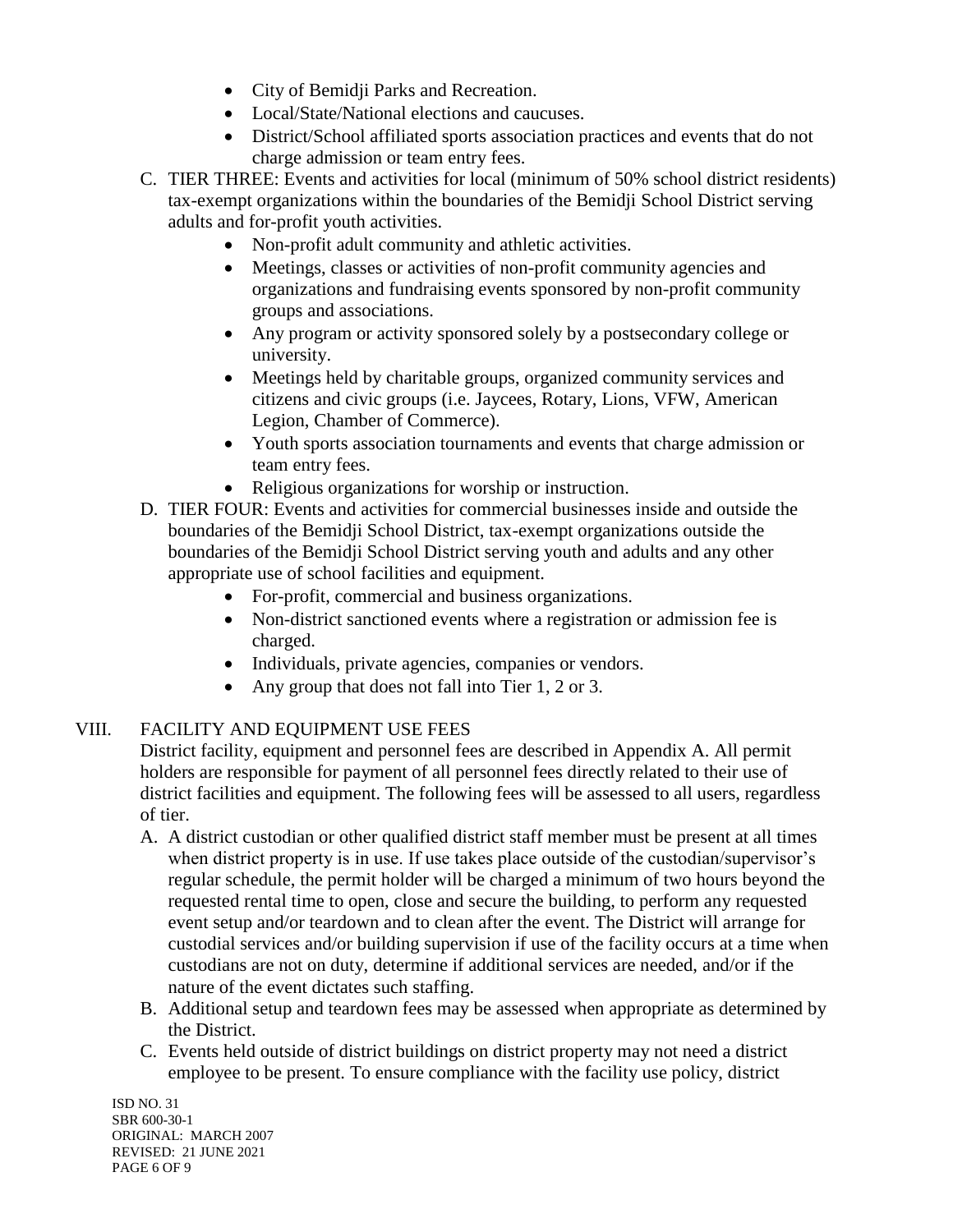personnel may perform a post-event inspection. Fees may be assessed for trash pickup or damage as deemed appropriate by the Facilities Scheduler.

- D. Use of pool facilities requires a district employed WSI or LGT certified lifeguard on duty. Fees for this service will apply and be assessed.
- E. Kitchen equipment may only be used by district food service employees. Fees for this service will apply and be assessed.
- F. Technology and equipment usage may require the district Broadcast and Auditorium Technician be present. Fees for this service will apply and be assessed.

ISD NO. 31 SBR 600-30-1 ORIGINAL: MARCH 2007 REVISED: 21 JUNE 2021 PAGE 7 OF 9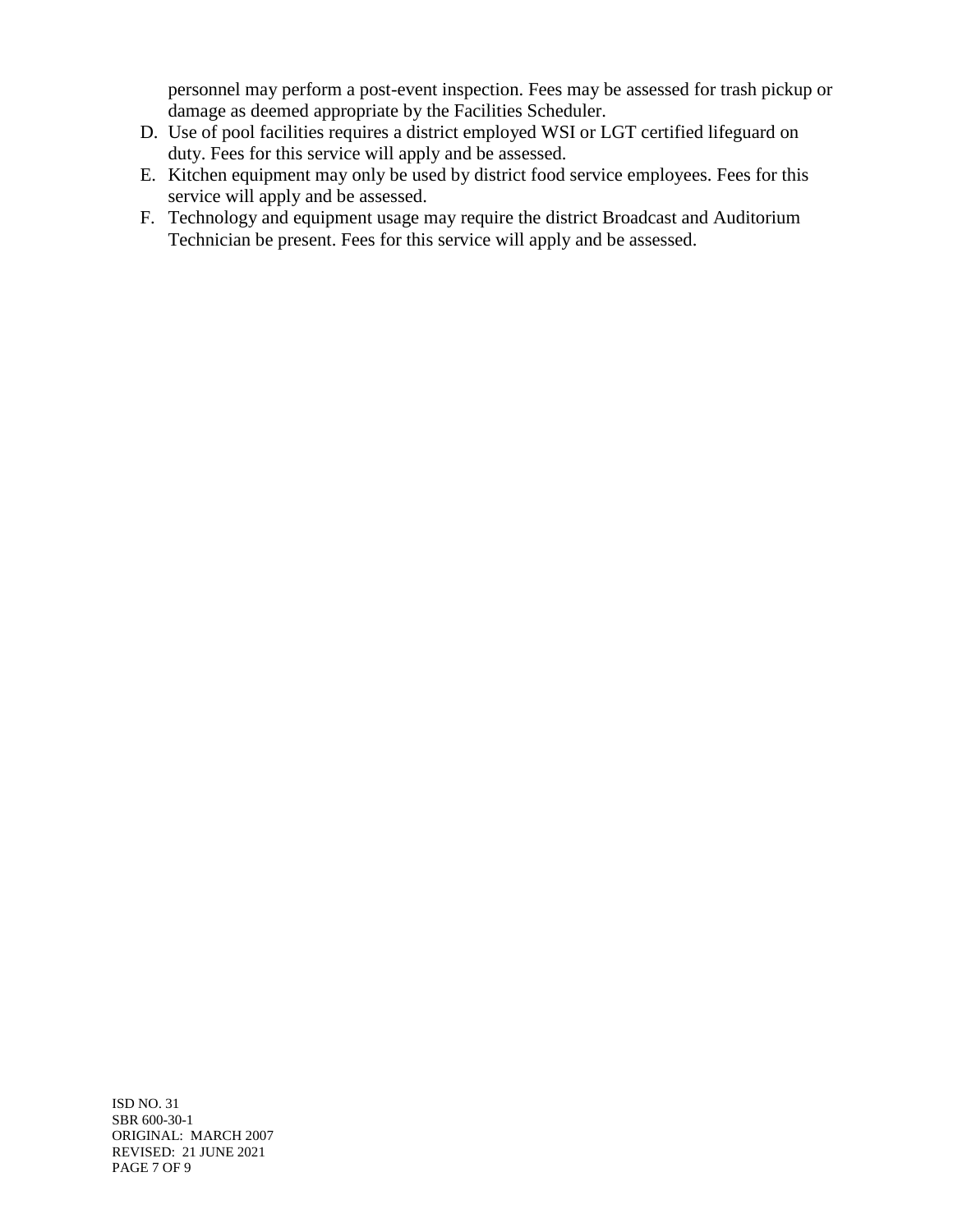A. RENTAL FEES: The following facility rental fees apply to the event or activity as well as any additional setup and teardown time.

| <b>SPACE</b>                                   | TIER 1 | TIER <sub>2</sub> | TIER <sub>3</sub>                         | TIER 4                         |
|------------------------------------------------|--------|-------------------|-------------------------------------------|--------------------------------|
| Performing Arts Center -<br><b>High School</b> | \$0.00 | \$0.00            | \$125/hour<br><sub>or</sub><br>\$1000/day | \$250/hour<br>or<br>\$2000/day |
| Cafeteria - Elementary                         | \$0.00 | \$0.00            | \$15/day                                  | \$30/day                       |
| Commons - High School                          | \$0.00 | \$0.00            | \$50/day                                  | \$100/day                      |
| Classroom                                      | \$0.00 | \$0.00            | \$15/day                                  | \$30/day                       |
| Computer Lab                                   | \$0.00 | \$0.00            | \$50/day                                  | \$100/day                      |
| Conference Room                                | \$0.00 | \$0.00            | \$15/day                                  | \$30/day                       |
| Lumberjack Room (Tiered<br>Classroom)          | \$0.00 | \$0.00            | \$50/day                                  | \$100/day                      |
| Media Center                                   | \$0.00 | \$0.00            | \$25/day                                  | \$50/day                       |
| Multipurpose Breakout Area                     | \$0.00 | \$0.00            | \$25/day                                  | \$50/day                       |
| Main Gym - High School                         | \$0.00 | \$0.00            | \$100/day                                 | \$200/day                      |
| <b>Auxiliary Gym - High School</b>             | \$0.00 | \$0.00            | \$50/day                                  | \$100/day                      |
| North Gym - Middle School                      | \$0.00 | \$0.00            | \$50/day                                  | \$100/day                      |
| South Gym - Middle School                      | \$0.00 | \$0.00            | \$50/day                                  | \$100/day                      |
| Main Gym - Gene Dillon                         | \$0.00 | \$0.00            | \$50/day                                  | \$100/day                      |
| Auxiliary Gym - Gene Dillon                    | \$0.00 | \$0.00            | \$50/day                                  | \$100/day                      |
| <b>Elementary Gym</b>                          | \$0.00 | \$0.00            | \$25/day                                  | \$50/day                       |
| <b>Football Field</b>                          | \$0.00 | \$0.00            | \$100/day                                 | \$200/day                      |
| Outdoor Fields: Baseball,<br>Softball, Soccer  | \$0.00 | \$0.00            | \$25/day                                  | \$50/day                       |
| Nymore Arena (including<br>custodian)          | \$0.00 | \$0.00            | \$130/hour                                | \$130/hour                     |
| Swimming Pool - Middle<br>School/High School   | \$0.00 | \$0.00            | \$50/hour                                 | \$50/hour                      |
| <b>Tennis Courts</b>                           | \$0.00 | \$0.00            | \$25/day                                  | \$50/day                       |
| <b>Track</b>                                   | \$0.00 | \$0.00            | \$50/day                                  | \$100/day                      |
| Weight Room                                    | \$0.00 | \$0.00            | \$25/day                                  | \$50/day                       |

ISD NO. 31 SBR 600-30-1 ORIGINAL: MARCH 2007 REVISED: 21 JUNE 2021 PAGE 8 OF 9